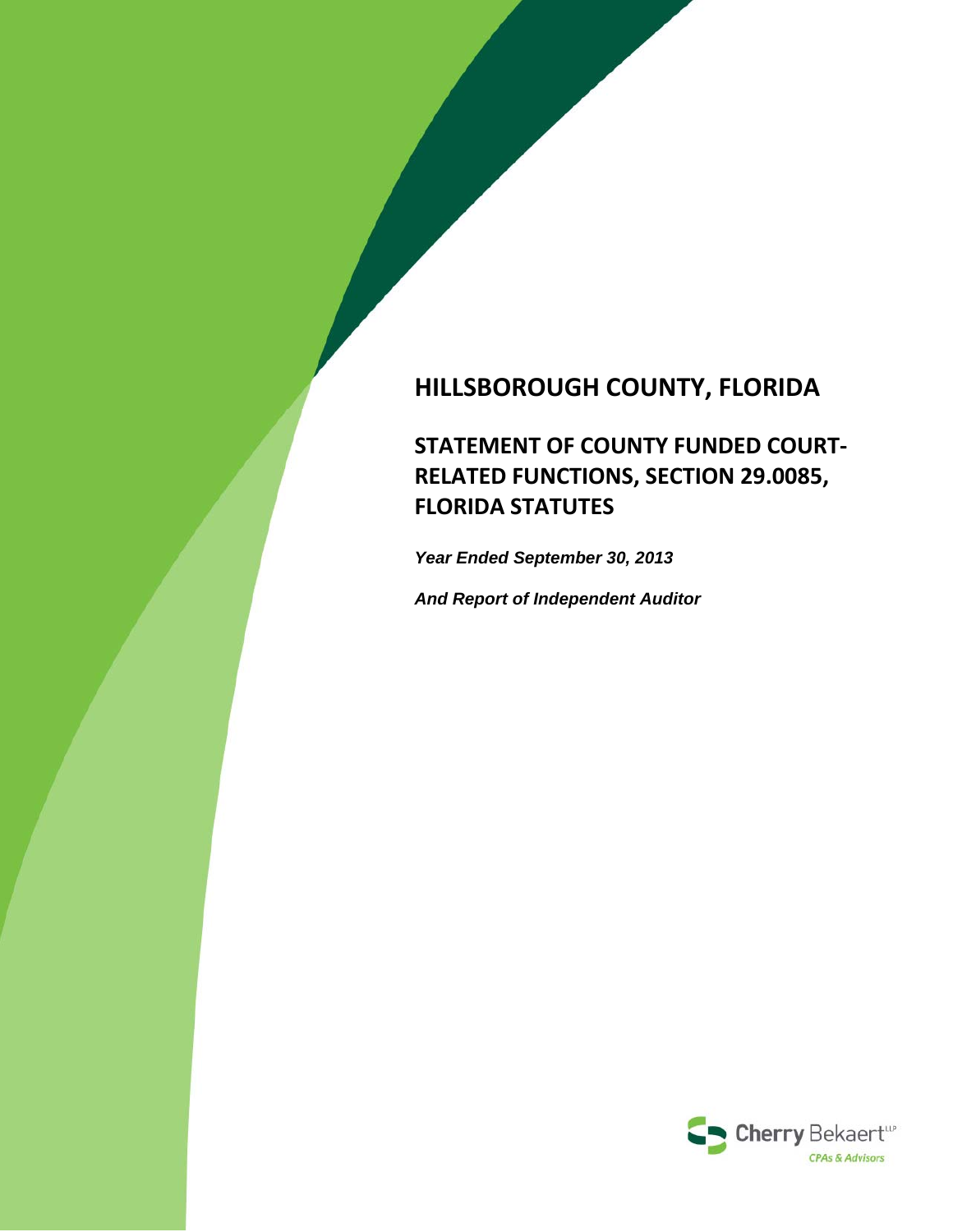

### **Report of Independent Auditor**

Board of County Commissioners Hillsborough County, Florida

#### **Report on the Statement**

We have audited the accompanying "Statement of County Funded Court-Related Functions, Section 29.0085, Florida Statutes" (the "Statement") of Hillsborough County, Florida (the "County") for the year ended September 30, 2013, and the related notes.

#### **Management's Responsibility for the Statement**

Management is responsible for the preparation and fair presentation of the Statement in accordance with accounting principles generally accepted in the United States of America; this includes the design, implementation, and maintenance of internal control relevant to the preparation and fair presentation of the Statement that is free from material misstatement, whether due to fraud or error.

#### **Auditor's Responsibility**

Our responsibility is to express an opinion on the Statement based on our audit. We conducted our audit in accordance with auditing standards generally accepted in the United States of America. Those standards require that we plan and perform the audit to obtain reasonable assurance about whether the Statement is free from material misstatement.

An audit involves performing procedures to obtain audit evidence about the amounts and disclosures in the Statement. The procedures selected depend on the auditor's judgment, including the assessment of the risks of material misstatement of the Statement, whether due to fraud or error. In making those risk assessments, the auditor considers internal control relevant to the entity's preparation and fair presentation of the Statement in order to design audit procedures that are appropriate in the circumstances, but not for the purpose of expressing an opinion on the effectiveness of the entity's internal control. Accordingly, we express no such opinion. An audit also includes evaluating the appropriateness of accounting policies used and the reasonableness of significant accounting estimates made by management, as well as evaluating the overall presentation of the Statement.

We believe that the audit evidence we have obtained is sufficient and appropriate to provide a basis for our audit opinion.

### **Opinion**

In our opinion, the Statement referred to above presents fairly, in all material respects, the revenues and expenditures of county funded court-related functions of the County for the year ended September 30, 2013 pursuant to Sections 29.008 and 29.0085, Florida Statutes, as referred to in Note 1, in conformity with accounting principles generally accepted in the United States of America.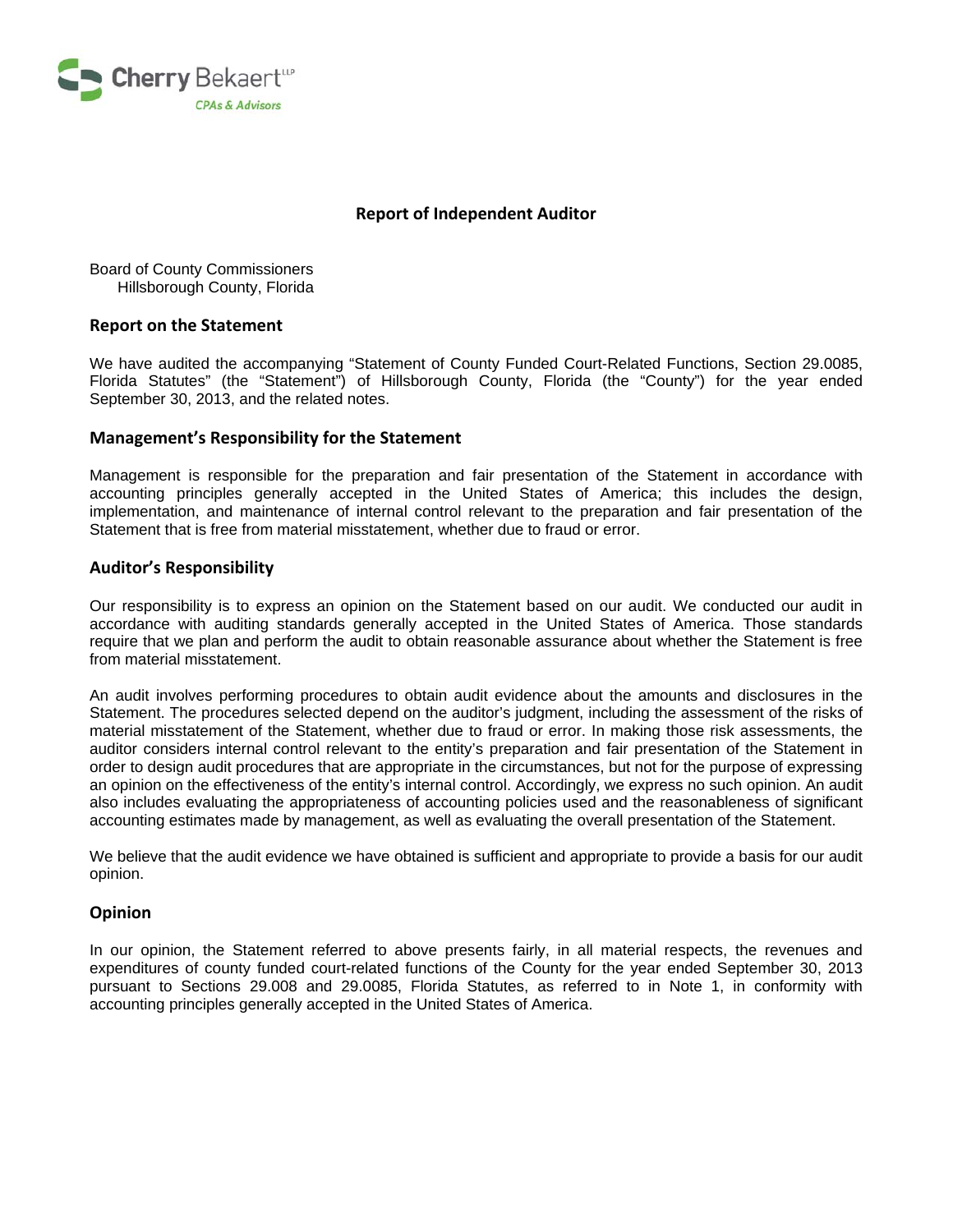### **Emphasis of Matter**

#### *Basis of Presentation*

We draw attention to Note 1 to the Statement, which describes that the accompanying Statement was prepared for the purpose of complying with Sections 29.008 and 29.0085, Florida Statutes, and is not intended to present the results of operations of the County.

### **Restriction on Use**

This report is intended solely for the information and use of the Board of County Commissioners and management of Hillsborough County, Florida, and applicable state agencies, and is not intended to be and should not be used by anyone other than these specified parties.

Cherry Behant LLP

Tampa, Florida January 20, 2014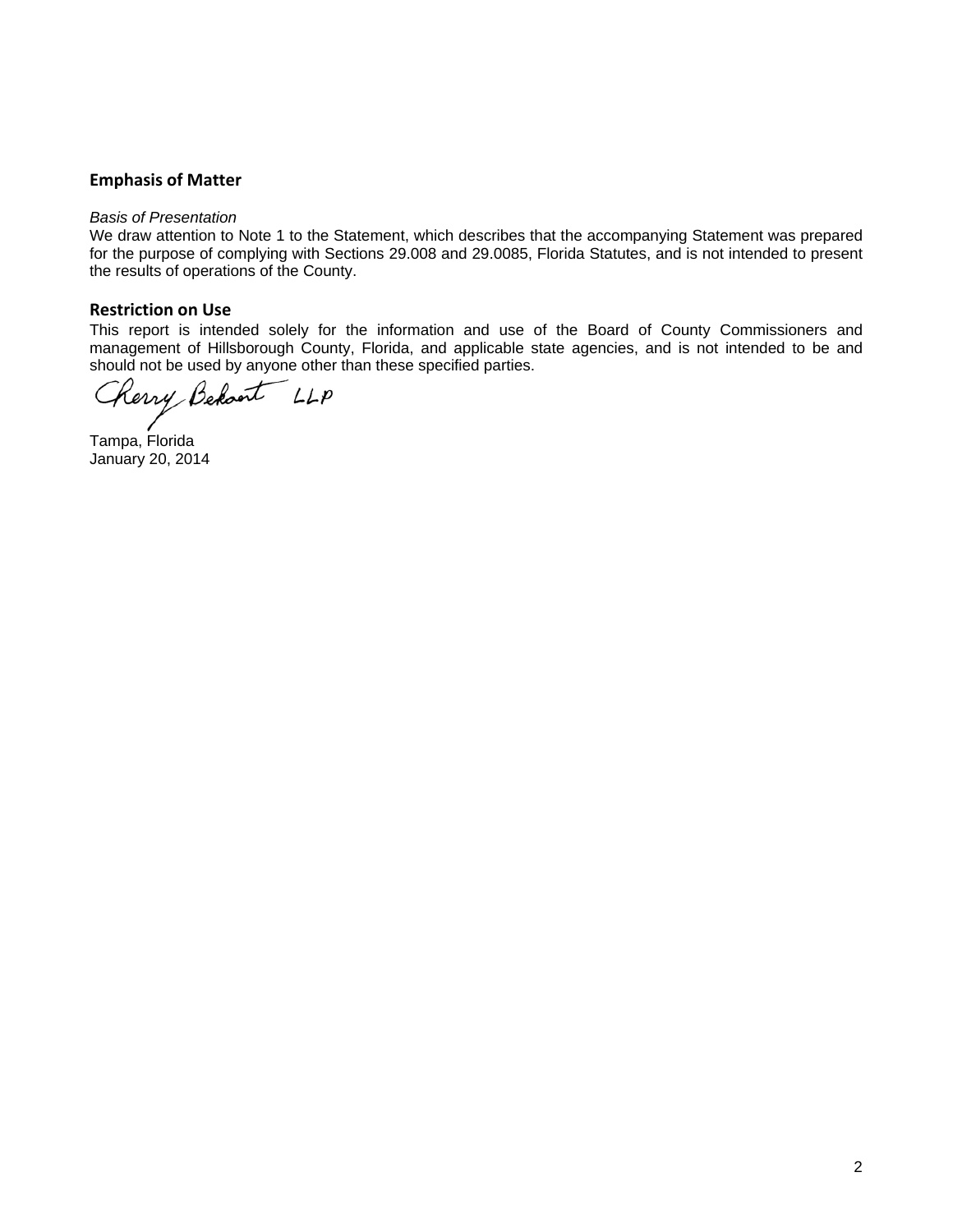## **HILLSBOROUGH COUNTY, FLORIDA**

### STATEMENT OF COUNTY FUNDED COURT‐RELATED FUNCTIONS, SECTION 29.0085, FLORIDA STATUTES

*FOR THE YEAR ENDED SEPTEMBER 30, 2013*

| <b>Statutory Reference</b>                                                                          | s. 29.008(1), F.S.    |                                  |                                  |                     | s. 29.008(2), F.S.          |                           |              |
|-----------------------------------------------------------------------------------------------------|-----------------------|----------------------------------|----------------------------------|---------------------|-----------------------------|---------------------------|--------------|
|                                                                                                     | <b>State Attorney</b> | <b>Public</b><br><b>Defender</b> | <b>Clerk of Circuit</b><br>Court | <b>State Courts</b> | <b>Guardian Ad</b><br>Litem | <b>Local Requirements</b> | <b>TOTAL</b> |
| Part A - Revenues:                                                                                  |                       |                                  |                                  |                     |                             |                           |              |
| <b>Local Requirement Collections</b>                                                                |                       |                                  |                                  |                     |                             |                           |              |
| s 939.185, F.S. / \$65.00 Local Ordinances (A)                                                      |                       | $\overline{a}$                   | ц,                               |                     |                             | 1,685,527                 | 1,685,527    |
| s 318.18(13)(b), F.S. / \$20.00 Surcharge for Court Facilities (B)                                  |                       | $\overline{\phantom{a}}$         | ц,                               |                     |                             | 2,826,067                 | 2,826,067    |
| s 28.24(12)(e)1, F.S./ \$2.00 Additional Court Cost for Court<br><b>IT Equipment</b>                |                       | --                               | -                                |                     |                             | 2,147,878                 | 2,147,878    |
| Federal, State, Local & Private Grant Revenue Restricted to Local<br><b>Requirement Funding (C)</b> |                       |                                  |                                  |                     |                             |                           |              |
| Various Service Charge Revenue to Fund Local Requirements                                           | --                    | $\qquad \qquad -$                | ц,                               |                     |                             |                           |              |
| Other Revenues Dedicated to Fund Local<br><b>Requirements (Description)</b>                         |                       |                                  |                                  |                     |                             |                           |              |
| <b>Local Requirements Revenue Total</b>                                                             | $-$                   | $-$                              |                                  |                     |                             | 6,659,472                 | 6,659,472    |
| Part B - Non-Recurring Fixed Capital Outlay Expenditures:                                           |                       |                                  |                                  |                     |                             |                           |              |
| <b>Facility Construction</b>                                                                        | --                    | --                               |                                  | 317,278             |                             |                           | 317,278      |
| <b>Communication Infrastructure</b>                                                                 | --                    | $\overline{\phantom{a}}$         |                                  |                     |                             |                           |              |
| Other                                                                                               | $\overline{a}$        | --                               | 61,412                           |                     |                             |                           | 61,412       |
| <b>Fixed Capital Outlay (FCO) Cost Total</b>                                                        |                       | $-$                              | 61,412                           | 317.278             | $\overline{\phantom{a}}$    |                           | 378,690      |
| <b>Part C - Operating Expenditures</b>                                                              |                       |                                  |                                  |                     |                             |                           |              |
| <b>Facility Cost</b>                                                                                |                       |                                  |                                  |                     |                             |                           |              |
| Lease / Rent Expense                                                                                |                       | $\overline{\phantom{a}}$         |                                  |                     |                             |                           |              |
| <b>Maintenance</b>                                                                                  | --                    | --                               | 152,041                          | 469,998             | $\overline{\phantom{a}}$    |                           | 622,039      |
| <b>Utilities</b>                                                                                    | --                    | $\overline{\phantom{a}}$         | 132                              | 1,151,097           | $\sim$                      |                           | 1,151,229    |
| <b>Security</b>                                                                                     |                       | $\overline{\phantom{a}}$         | 2,847                            | 13,941,437          |                             |                           | 13,944,284   |
| Other (D)                                                                                           | 866,976               | 295,689                          |                                  | 2,079,942           | 41,429                      |                           | 3,284,036    |
| <b>Facility Costs Total</b>                                                                         | 866,976               | 295,689                          | 155,020                          | 17,642,474          | 41,429                      | н.                        | 19,001,588   |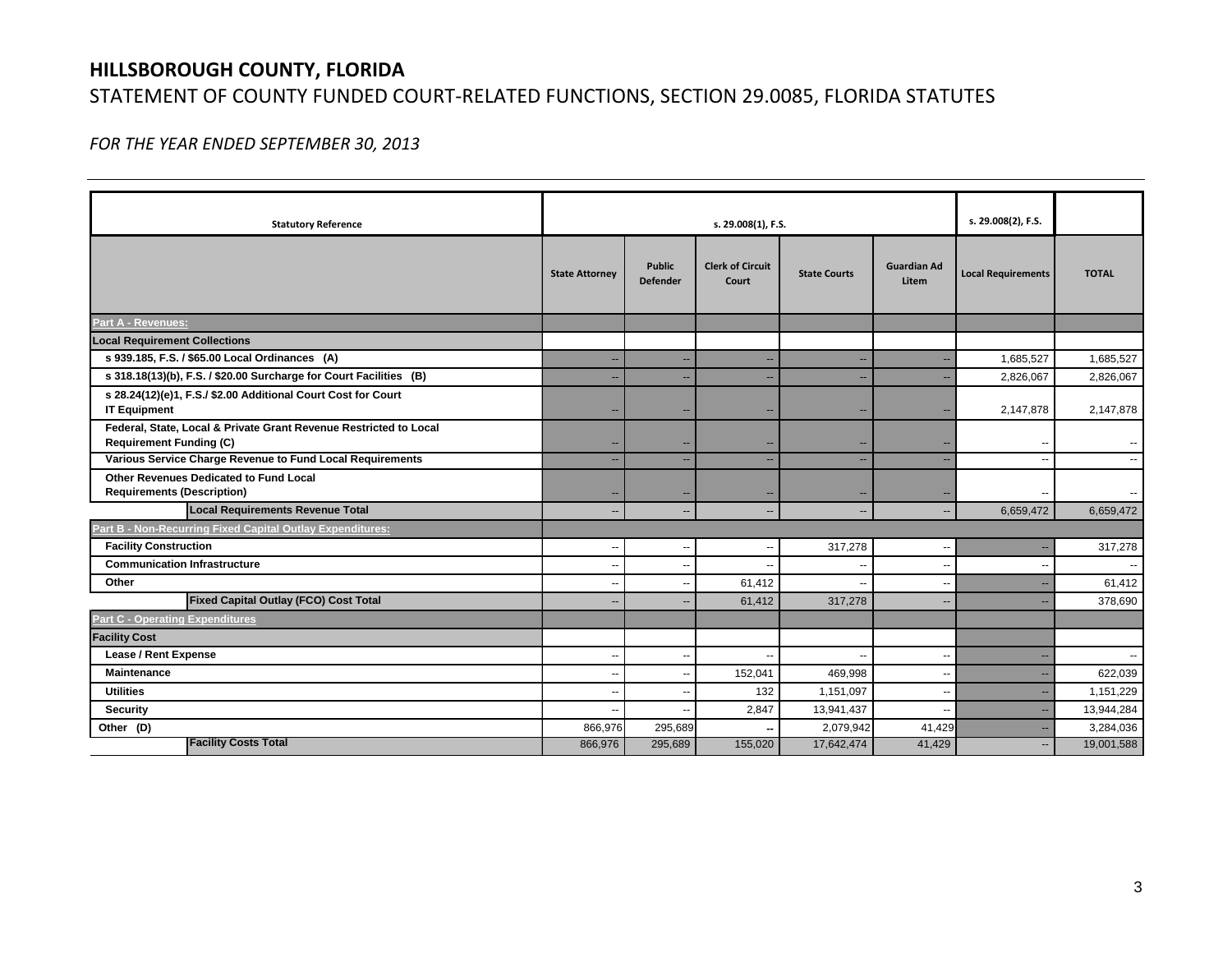## **HILLSBOROUGH COUNTY, FLORIDA** STATEMENT OF COUNTY FUNDED COURT‐RELATED FUNCTIONS, SECTION 29.0085, FLORIDA STATUTES (CONTINUED)

*FOR THE YEAR ENDED SEPTEMBER 30, 2013*

| <b>Statutory Reference</b>                                        | s. 29.008(1), F.S.    |                                  |                                         |                     | s. 29.008(2), F.S.          |                              |              |
|-------------------------------------------------------------------|-----------------------|----------------------------------|-----------------------------------------|---------------------|-----------------------------|------------------------------|--------------|
|                                                                   | <b>State Attorney</b> | <b>Public</b><br><b>Defender</b> | <b>Clerk of</b><br><b>Circuit Court</b> | <b>State Courts</b> | <b>Guardian Ad</b><br>Litem | Local<br><b>Requirements</b> | <b>TOTAL</b> |
| <b>Communications Systems and Services</b>                        |                       |                                  |                                         |                     |                             |                              |              |
| <b>Telephone Expenses</b>                                         | 218,398               | 108,168                          | 72,850                                  | 181,498             | 20,072                      |                              | 600,986      |
| <b>Computer Equipment / Networks (F)</b>                          | 423,556               | 271,853                          | 2,487,017                               | 4,180,589           |                             |                              | 7,363,015    |
| <b>Courier / Subpoena Services</b>                                |                       |                                  |                                         |                     |                             |                              |              |
| <b>Auxiliary Aids</b>                                             |                       | --                               |                                         |                     |                             |                              |              |
| <b>Other Communications Systems and Services</b>                  |                       | --                               |                                         |                     |                             |                              |              |
| <b>Communications Systems and Services Total</b>                  | 641,954               | 380,021                          | 2,559,867                               | 4,362,087           | 20,072                      |                              | 7,964,001    |
| <b>Existing Radio Systems</b>                                     |                       |                                  |                                         |                     |                             |                              |              |
| <b>Existing Multi-Agency Criminal Justice Information Systems</b> |                       | $\overline{\phantom{a}}$         | 5,837,117                               |                     |                             |                              | 5,837,117    |
| <b>Total Operating Expenditures</b>                               | 1,508,930             | 675.710                          | 8,552,004                               | 22,004,561          | 61.501                      |                              | 32,802,706   |
| <b>Part D - Local Requirements:</b>                               |                       |                                  |                                         |                     |                             |                              |              |
| <b>Drug Court</b>                                                 |                       | $\sim$                           |                                         | 581.488             |                             |                              | 581,488      |
| Teen Court (juvenile diversion and juvenile assessment center)    |                       | --                               |                                         | 469.114             |                             | 909,356                      | 1,378,470    |
| <b>Legal Library</b>                                              |                       | --                               |                                         |                     |                             | 326,096                      | 326,096      |
| <b>Legal Aid</b>                                                  |                       | $\overline{\phantom{a}}$         |                                         |                     |                             | 1,100,000                    | 1,100,000    |
| <b>Alternative Sanction Coordinators</b>                          |                       | $\sim$                           |                                         |                     |                             |                              |              |
| Other (mediation and alternative dispute resolution)              |                       |                                  |                                         | 186.890             |                             |                              | 186,890      |
| Other (domestic violence, elder's and children's justice centers) |                       | $\overline{\phantom{a}}$         | ۰.                                      | 508,477             |                             |                              | 508,477      |
| <b>Local Requirement Total Cost</b>                               |                       | -                                |                                         | 1,745,969           |                             | 2,335,452                    | 4,081,421    |
| Part E - Other Operating Court Related Expenditures:              |                       |                                  |                                         |                     |                             |                              |              |
| Other (Health benefits)                                           | 159,840               | --                               |                                         | 142,378             |                             |                              | 302,218      |
| Other (Personnel)                                                 | 10,754                | $\overline{\phantom{a}}$         | ٠.                                      | 10,983              | 161,198                     |                              | 182,936      |
| <b>Other (Description)</b>                                        |                       | --                               |                                         |                     |                             |                              |              |
| <b>Other Operating Expenses Total</b>                             | 170,594               |                                  |                                         | 153,361             | 161,198                     |                              | 485.154      |
| <b>GRAND TOTAL (PART B - E)</b>                                   | 1,679,524             | 675,710                          | 8,613,416                               | 24,221,169          | 222,699                     | 2,335,452                    | 37,747,971   |

**This is to certify to the best of my knowledge and belief, this report accurately states total expenditures as set forth in Sections 29.008 and 29.0085, Florida Statutes. See notes on following page.**

| /s/ Ajay B. Gajjar | Ajay B. Gajjar, Assistant Finance Director |
|--------------------|--------------------------------------------|
| Signature          | Name and Title (Printed)                   |
| (813) 307-7026     | <b>January 16, 2014</b>                    |

**Phone Number**

**r** Date and the contract of the contract of the contract of the contract of the contract of the contract of the contract of the contract of the contract of the contract of the contract of the contract of the contract of t Date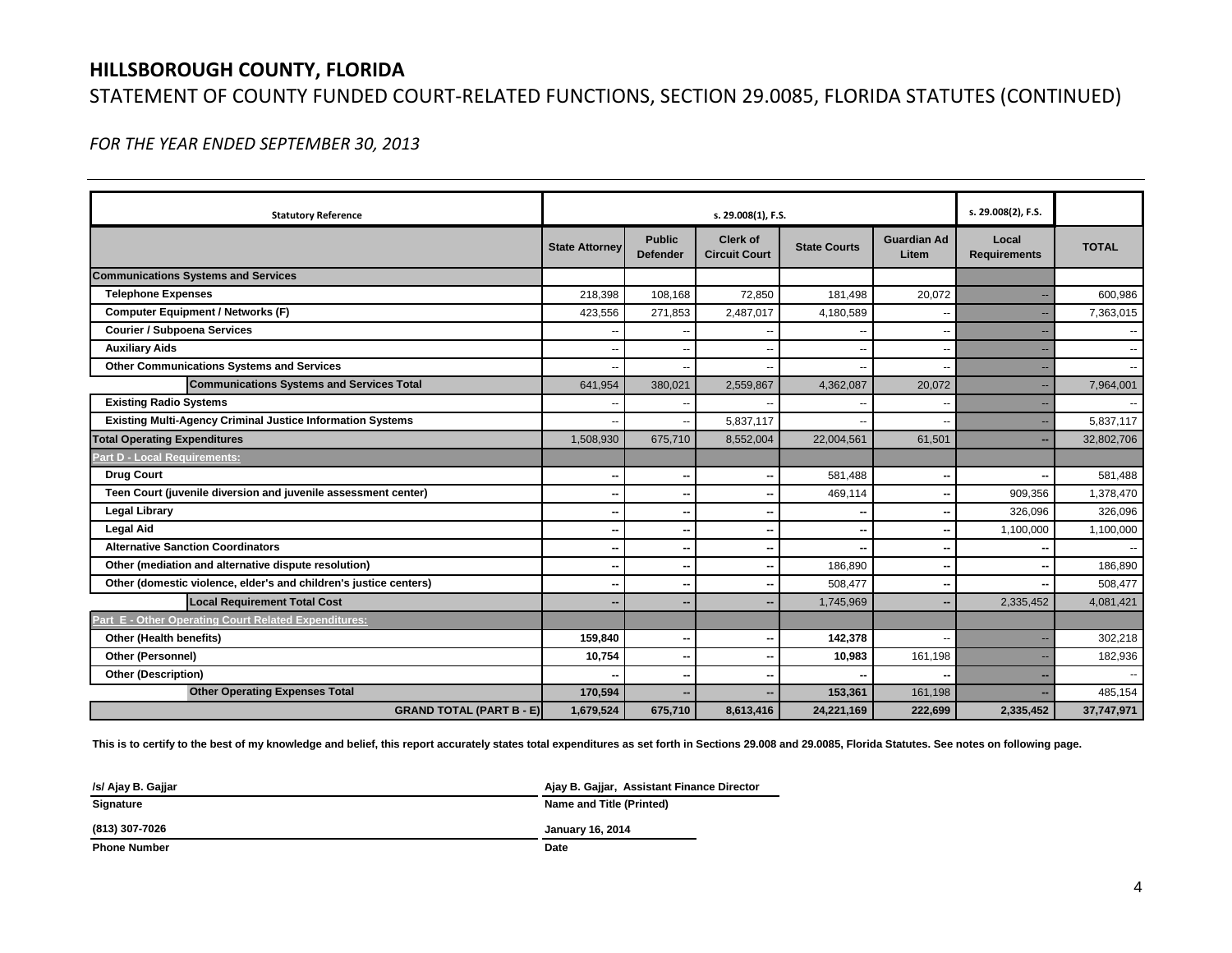### **HILLSBOROUGH COUNTY, FLORIDA** NOTES ON HILLSBOROUGH COUNTY, FLORIDA'S STATEMENT OF COUNTY‐FUNDED COURT‐RELATED FUNCTIONS, SECTION 29.0085, FLORIDA STATUTES

*FOR THE YEAR ENDED SEPTEMBER 30, 2013*

#### **Notes:**

- (A) The County received additional court costs of \$1,685,527 covering the law library, legal aid, teen court / juvenile alternate program, and court innovations per Section 939.185, F.S.
- (B) The County received traffic violations surcharge receipts of \$2,826,067 for debt service on Court Facilities Revenue Bonds per Section 318.18(13)(b), F.S.
- (C) Note that revenues and expenditures associated with federal or state grants were not included in this report.
- (D) Facilities costs were estimated using Schedule C - Summary of Allocated Costs, pages 1021 and 1061-7 of the "Hillsborough County, Florida Full Cost Allocation Plan, Based on Actual Expenditures for the Fiscal Year Ended 'September 30, 2012, a Central Services Cost Allocation Plan - April 2013" prepared by Maximus Consulting Services, Inc.
- (E) Note there were other court-related expenditures incurred, but they were not shown on this report because they were not specifically identified as expenditures related to Section 29.0085, FS. If there was a doubt about whether or not an item should be included, it was not included.
- (F) Money held in the Public Records Modernization Trust Fund pursuant to Section 28.24(12)(d), Florida Statutes, may be used for equipment and maintenance of equipment, personnel training, and technical assistance in modernizing the public records system of the Clerk's Office. Although money held in this trust fund is not required to be spent for the court system, the Clerk of Circuit Court's expenditures on the court information system included the use of \$1,039,450 from the Public Records Modernization Trust Fund during fiscal year 2013.